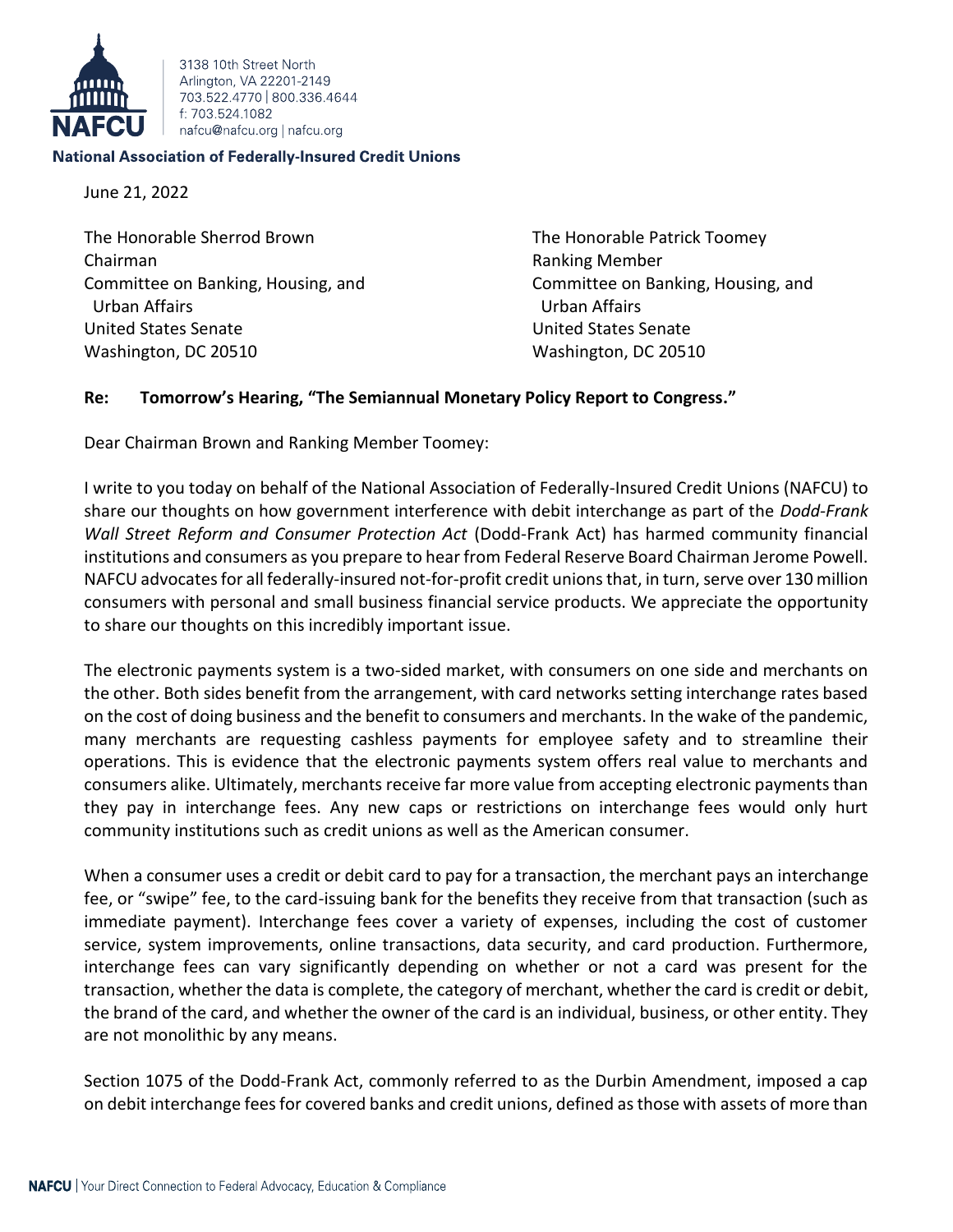The Honorable Sherrod Brown The Honorable Pat Toomey June 21, 2022 Page 2 of 3

\$10 billion, and established new routing network requirements for debit cards. It also charged the Federal Reserve Board (Fed) with carrying out these new requirements, which it has done so with Regulation II. The Fed recently proposed to reopen Regulation II, a move NAFCU has urged them to reconsider. We also urge the Fed to resist requests from retailers for further changes to Regulation II that would increase the regulatory burden associated with the Durbin Amendment to the Dodd-Frank Act.

Credit unions have seen a precipitous erosion of per-transaction debit interchange income despite the fact that institutions below \$10 billion in assets were "exempted" by Durbin Amendment supporters. Advocates argued the \$10 billion threshold would protect the smallest institutions from the negative impacts of this amendment. They were wrong. This is now demonstrably false as shown by multiple *governmental* studies and surveys on the issue. For example, an annual survey for the Fed found that since 2016, more than 50 percent of credit unions with assets below the \$10 billion threshold have seen their per-transaction interchange rates decrease.

While the intent of the Durbin Amendment was to prevent card-issuers and networks from unfairly charging merchants higher rates and thus passing higher costs along to consumers, the evidence overwhelmingly suggests that it has not helped everyday Americans. According to Fed data, this amendment has taken away \$6-8 billion per year from the revenue that banks and credit unions use to serve their customers and members. The erosion of interchange fees is particularly hard on credit unions that are statutorily limited in what products they may offer and investments they can make. While a bank may be able to turn to capital markets or choose other investments, credit unions have very few options to replace this lost income. As not-for-profit, community based financial institutions, this ultimately hurts what they can do for their members. There is no evidence that merchants have passed along their savings to consumers in the form of price cuts, and the regulatory burden and loss of revenue for banks and credit unions has led to industry consolidation and the difficult choice to charge for services that were once free, such as checking accounts.

A February 2022 [GAO report](https://www.gao.gov/assets/gao-22-104468.pdf) found that the Durbin Amendment was among the top five laws and regulations most cited as having significantly affected the cost and availability of basic banking services. Further, the merchants' promise of savings for consumers never happened—the merchants pocketed the savings. According to the Federal Reserve Bank of Richmond, after the Durbin Amendment was implemented, an overwhelming majority of merchants did not pass along savings realized from debit regulation to consumers and over 20 percent increased prices.

Since the Durbin Amendment was enacted, we have seen consumer prices increase, consolidation among community banks and credit unions, and several small debit networks have gone out of business. Big-box retailers and ever-expanding e-commerce giants have been the beneficiaries of a massive financial windfall. The top retailers in the U.S. diverted an estimated \$250 billion in sales away from millions of small businesses and are now calling for government intervention in the competitive payments marketplace to increase their advantage. These are many of the same merchants, such as